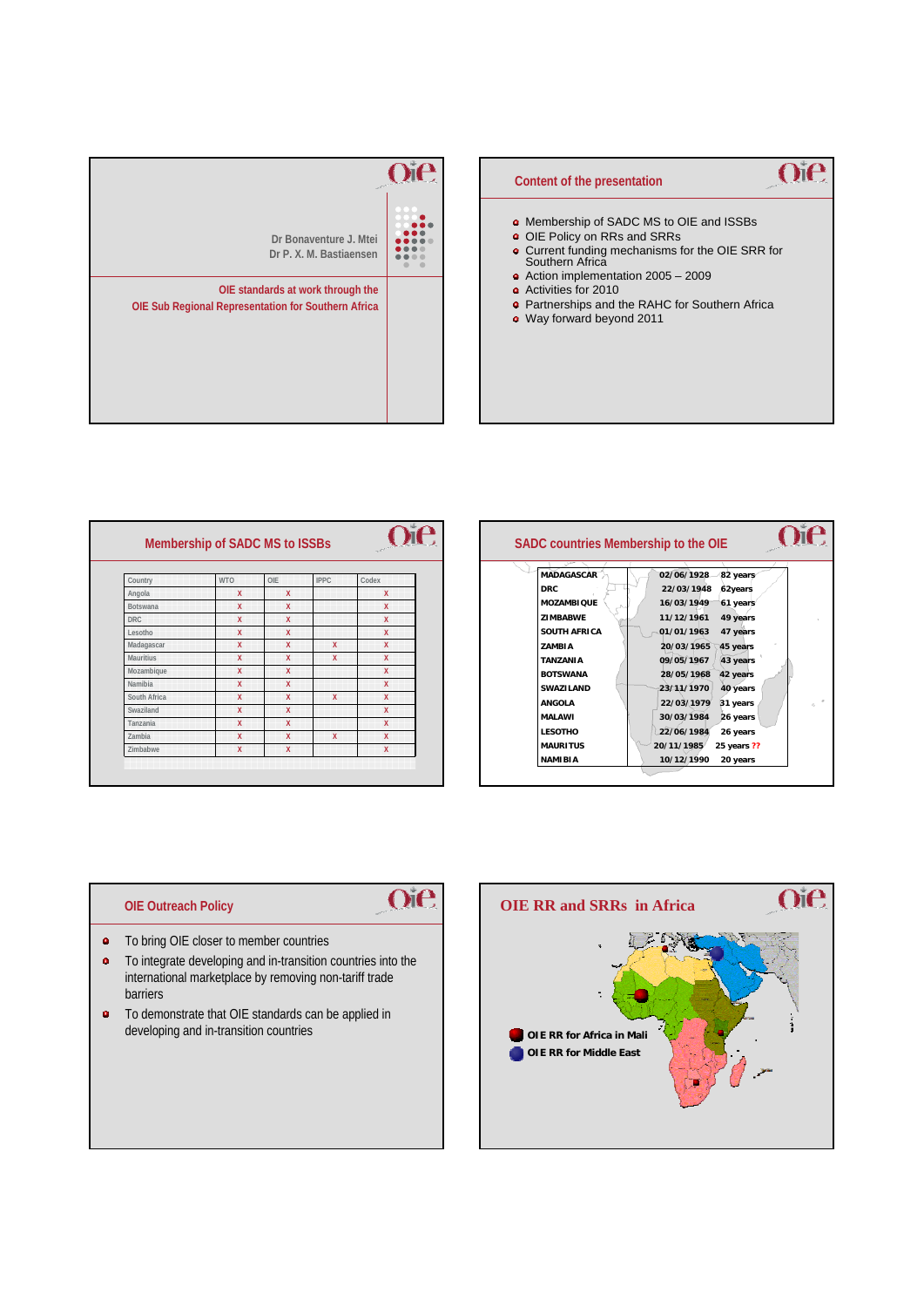# **Funding of the OIE SRR for Southern Africa**

- $\bullet$ SADC - EU Grant Contribution Agreement with OIE Capacity building and Operations
- $\ddot{\phantom{a}}$ World Animal Health and Welfare Fund Operations and capacity building
- EU-BTSF Africa programmed  $\ddot{\phantom{a}}$
- French Cooperation  $\ddot{\bullet}$
- Technical Assistance
- OIE own funds  $\ddot{\bullet}$

### **Implementation of the Action**

#### **Purpose**

Oie

Grant (Voluntary Contribution) awarded by the Contracting Authority (RAO) to **E***stablish the OIE Sub-Regional Representation for Southern Africa.* This grant was awarded on terms and conditions set out in a contract consisting of special conditions and annexes according to 9th EDF procedures.

 $O$ i $e$ 

The OIE, as the beneficiary, accepted the grant to carry out the<br>**Action** under its own responsibility.

#### Oie  $O<sub>i</sub>$  $e$ **Implementation of the Action Implementation of the Action** *Work plan n° 1 : August 1st, 2005 – December 31st, 2006*  **Funding** *(17 months), Work plan n° 2 : January 1st, 2007 – June 30th , 2008*  The Action's implementation period ended in 31st December *(18 months),*  2009. *Work plan n° 3 : July 1st, 2008 – December 31st, 2009 (18 months).* Eligible cost specified in the contract was Euro 750 000 plus Euro 100 000 from the OIE *The correspondent EDF budgets were:* OIE is committed to sustain OIE activities in Southern Africa *Work plan n° 1 : EUR 129 121.13* after the end of the project from other voluntary *Work plan n° 2 : EUR 287 576.83* contributions. *Work plan n° 3 : EUR 333 302.04*





5. Submission of requests for PVS Assessments in 13 out of 15 SADC Member States)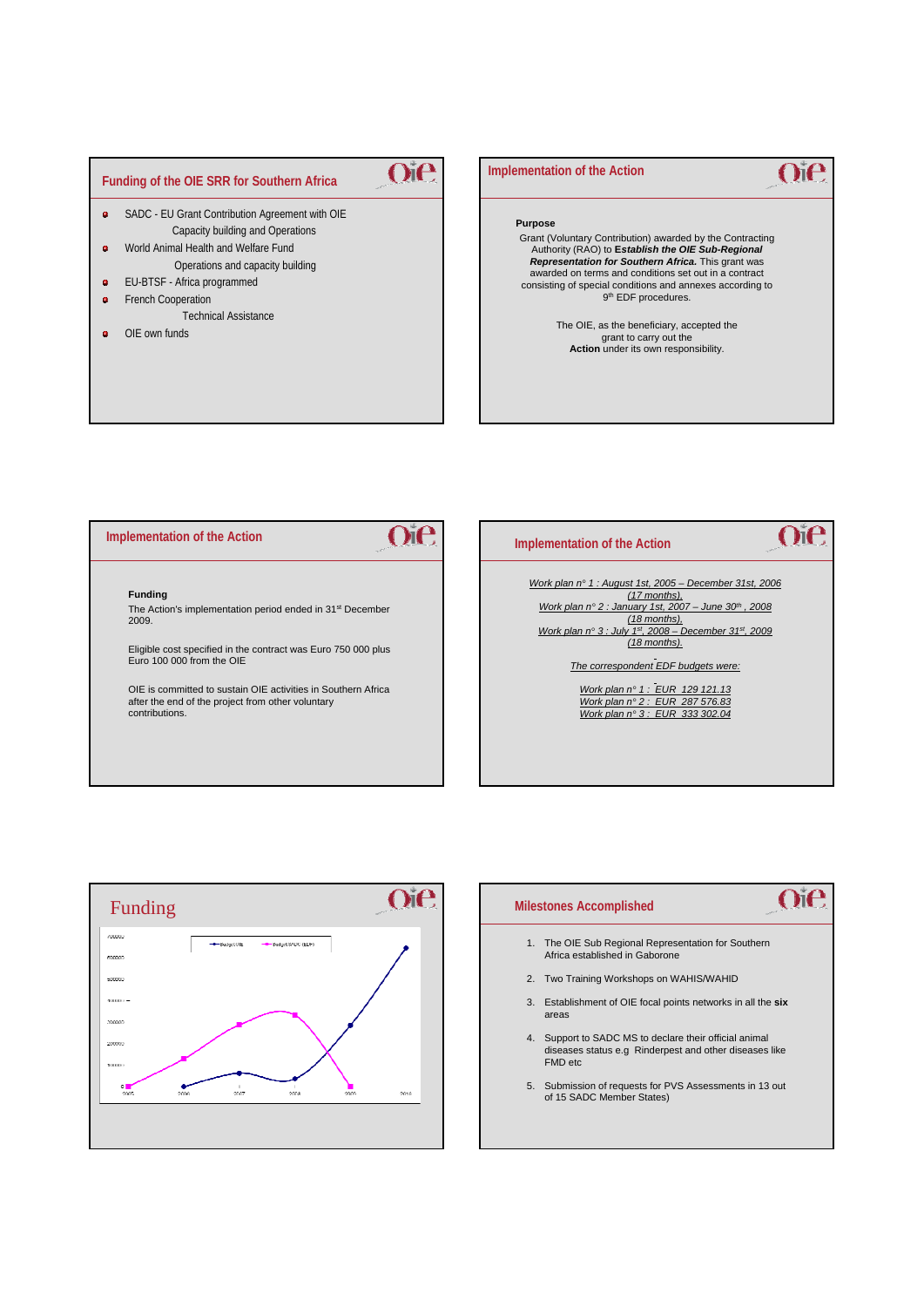#### **Milestones Accomplished cont...**

- 6. Organization and or participation of VS personnel of SADC MS in workshops/seminars **but mainly government officials**
- 7. Training sessions for vet. laboratory personnel on **RVF** and **Rabies**

Oie

- **8. Four** Laboratory Twinning arrangements identified and processed
- 9. Country Visits to SADC Member States
- 10. Animal health scientist's database established, **currently containing 300 CVs**
- 11. Non-official disease intelligence system in place
- 12. Support to SADC Joint Technical Committee on *HPAI*